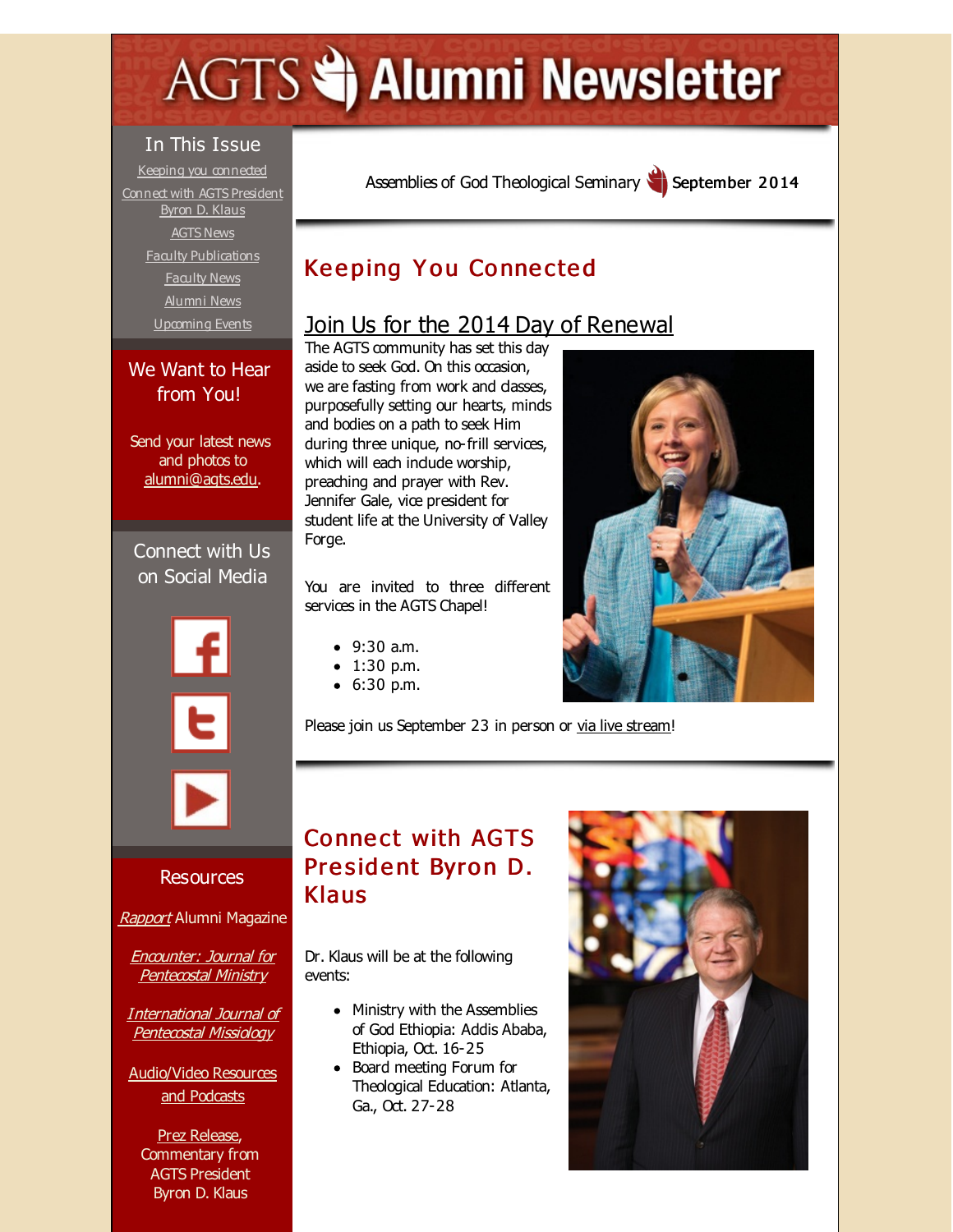#### More [resources](http://r20.rs6.net/tn.jsp?f=0015J-gOG6orRa_OYqMSe0NYMsg5PK-e_j0hiGw3cv1bnooZTwF1_D2RliIK2_JCEYf3FwgX0VrQ_mjclLWssWAvyKTruDiPqrFcMlD586MsOehwJ8WGo1LyU4q6PxEeWIcDb9jxQy2cNUYnIfppKLNCYDiEWax4_ldsGVoMyzkJwaKDy99WlcLdBqtZPJESKmyPSUaoJW6wdU=&c=&ch=)

#### Contact Us

Dorothea J. Lotter Director of Institutional & Alumni Relations [dlotter@agts.edu](mailto:dlotter@agts.edu) (417) 268-1022

Deborah Fegler Development & Alumni **Coordinator** [dfegler@agts.edu](mailto:dfegler@agts.edu) (417) 268-1012

Jennifer S. Hall Promotions Coordinator [jhall@agts.edu](mailto:jhall@agts.edu) (417) 268-1024

[alumni@agts.edu](mailto:alumni@agts.edu) [www.agts.edu/alumni](http://r20.rs6.net/tn.jsp?f=0015J-gOG6orRa_OYqMSe0NYMsg5PK-e_j0hiGw3cv1bnooZTwF1_D2RtA1xVW4k2fFRx1aZ-ptAyExTu7hUCH-2FgKxe43nm-5kaqQw3wVn_ooMQKi4mU40nqQNIZUvOOLp0hJ5lcntwNuOwMXijY-cpABskVbVY2M5gkO90uXoGyUartcuPX37Q==&c=&ch=)

#### Invest in Student **Scholarships**

- Donate to the Pentecostal Leaders Fund for AGTS student scholarships: \* [Online](http://r20.rs6.net/tn.jsp?f=0015J-gOG6orRa_OYqMSe0NYMsg5PK-e_j0hiGw3cv1bnooZTwF1_D2Rj0Vuc6I9UZlWCBQYI5nbpIxHkY7N5vGXYQOI8w-ySJ5C3yZSjFo2nhAmWo38sBlFpslKapwQE_wJzl5JT6ZMZjGU0OniB_uoUE215vSMf-jpPL0c4XwL3YnbjH94vO1ELv9p0up8N5kD44h_qfea1unhAmBwH3bpg==&c=&ch=)
- \* 417-268-1012
- \* [development@agts.edu](mailto:development@agts.edu)

# **DONATE**

## **AGTS News**

Evangel University Inauguration/Homecoming October 9-11



As an embedded seminary within Evangel University, the AGTS community and alumni are invited to participate in the EU Inauguration/Homecoming Celebration October 9-11. While we realize that many AGTS alumni have no prior connection to EU, this is a wonderful opportunity for us to support Dr. Carol Taylor (also an AGTS alum, 1978) at her inauguration as president of Evangel University and to connect with President Byron Klaus and the AGTS faculty who will be participating. EU wholeheartedly welcomes you to enjoy the festivities.

Highlights will indude:

- Concert on the Lawn: Thursday, Oct. 9, at 8 p.m., featuring the EU Jazz Orchestra and Heartsong!
- The Inauguration: Friday, Oct. 10, at 10 a.m. An historic moment in the history of EU!
- County Fair-Friday: Oct.10, at 3:30-6:30 p.m. which will delight all ages. Enjoy great food, fun, and music!
- EU 5K Run/Walk: Saturday, Oct. 11, at 9 a.m. to benefit feedONE, part of Convoy of Hope
- EU Football Game: Oct. 11, at 6 p.m., JFK Stadium

For complete information visit: [http://homecoming.evangel.edu/](http://r20.rs6.net/tn.jsp?f=0015J-gOG6orRa_OYqMSe0NYMsg5PK-e_j0hiGw3cv1bnooZTwF1_D2Rn0zt789PVOtKxIzhugfupuWUgRiKwZhrm66gDCPRpyrQvIE3qbrjAkSw4SYO1y-b406ikR_iAdpe4gPwp-UUdAj9caGhGceeXyop-bqyP1syM9tvkLWa6utxyVgRqaJEw==&c=&ch=)

AGTS Alumni Phonathon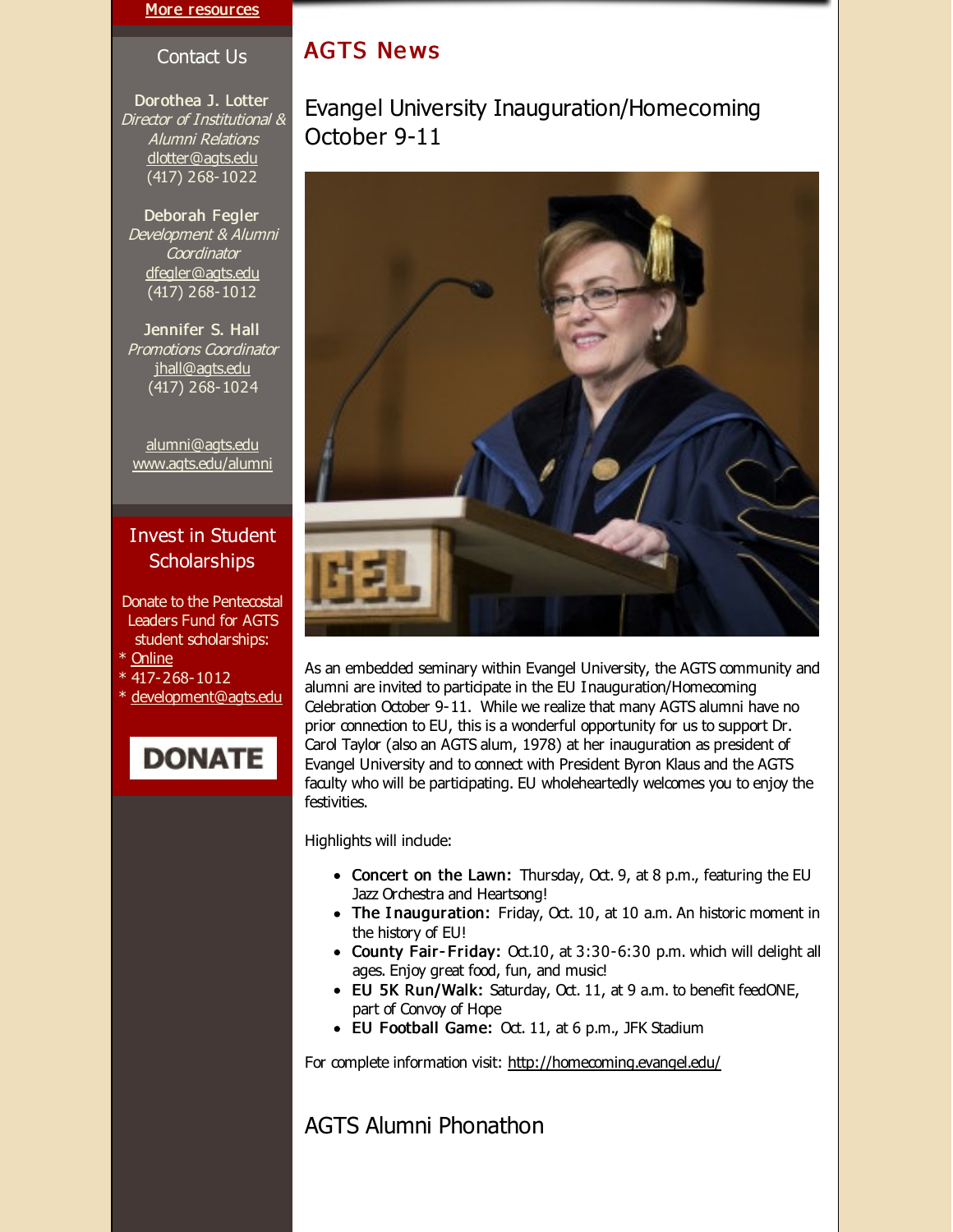

Thank you for participating in the 12th Annual Alumni Phonathon! We appreciate your support of AGTS. If you haven't sent in your commitment, or you would still like to give, it's not too late! Mail in your [donation](http://r20.rs6.net/tn.jsp?f=0015J-gOG6orRa_OYqMSe0NYMsg5PK-e_j0hiGw3cv1bnooZTwF1_D2RqdTren-Asg8RUqx4k3H_KUrw6Dnp7cDy9qlSaf8lgfxMjrPoqgJxlxp4GPo_FYX6ue_kYrhNP0LICIn35Lki-FYqcSlEmMH_1FbN3cQUZ970bUd2JxgTuQkoDF05rwDD_C_OWK43wlorYP0qA0WRirfxxTy6pDua-ITzr7BVwUQ&c=&ch=) or donate online.

## Fall 2014 *Encounter* Journal



#### alcoholism or drug addiction.

#### See the Unseen Needs

The Fall 2014 Encounter Journal is available online now! Volume 11's theme is The Lost, the Hurting and the Marginalized.

This collection of insightful papers and audio lectures indudes Barbara L. Gilliam's powerful artide, "A Response to Substance Abuse: [Equipping](http://r20.rs6.net/tn.jsp?f=0015J-gOG6orRa_OYqMSe0NYMsg5PK-e_j0hiGw3cv1bnooZTwF1_D2Rn0zt789PVOtux4SKSM6oTfC3VzxiJUbPbx7mxfyGDLVYrrKwubgfDoYzx1L33OuZylUhmDq7okttCpjUN2QslCwVA1nicCYI8QH0BkdGg-xIiPWGEfaTZi6mSDvmbHxHxXqTbCz5oYNDE-65qd45psHSaKBSCr_k4bZsJO4Fk3rENol7OvzrKif3CfgMmJMxPLXcrCh3qeT&c=&ch=) Church Leaders." Here's a taste:

"What do Charles Dickens, Ernest Hemingway, Edgar Allan Poe, Yoko Ono, Ulysses S. Grant, Pyotr IIyich Tchaikovsky, Ava Gardner, Sigmund Freud, Winston Churchill, Melissa Gilbert, Howard Hughes and Philip Seymour Hoffman have in common? Each one admittedly struggled with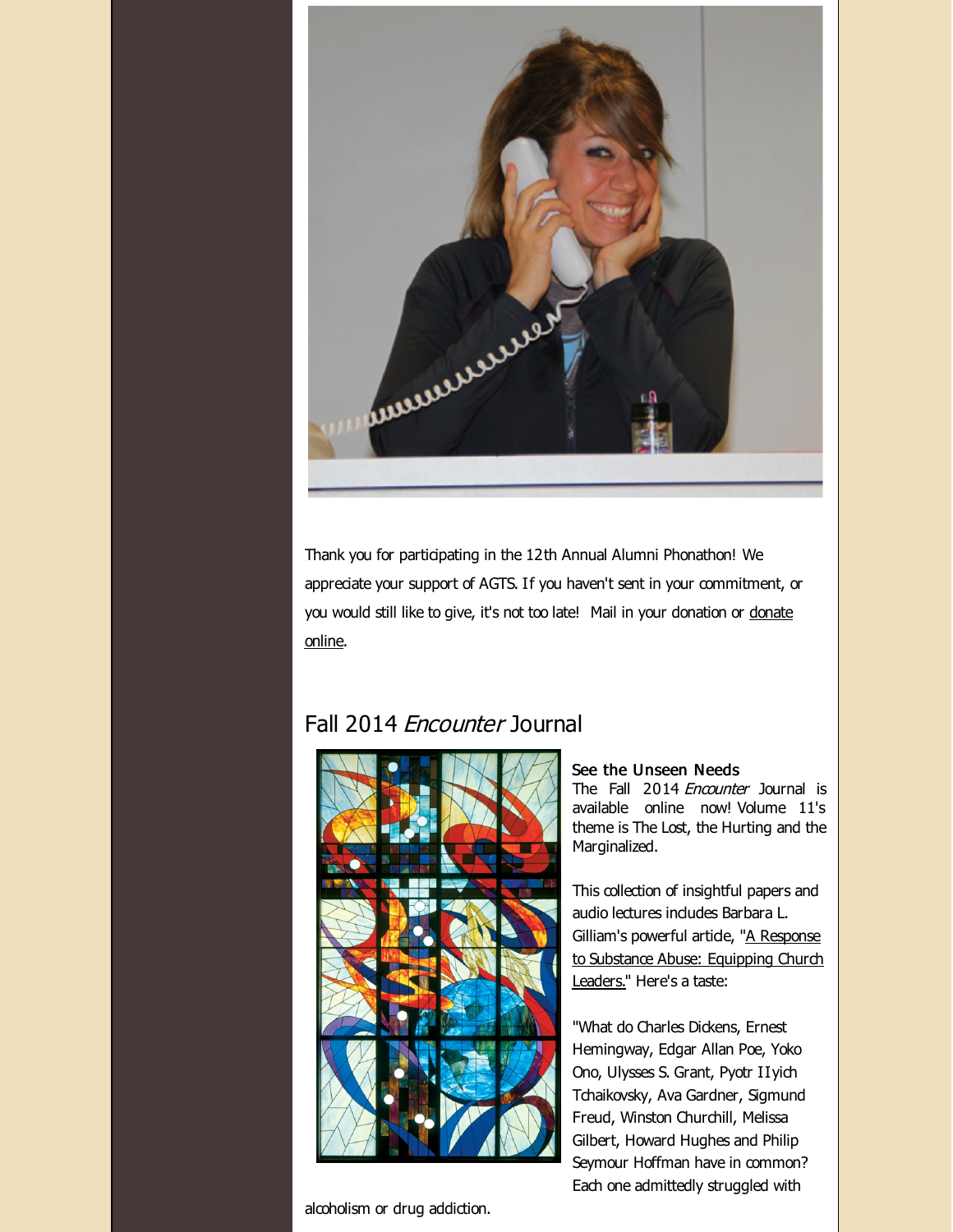"The list could extend for pages on public figures who lived in recovery or battled the problem until death. The list of people represents a variety of talents, cultural roots, education, and socio-economic status. For this diverse group, substance abuse became the great equalizer ..."

Read the rest of Barbara's artide and the journal here:

[http://www.agts.edu/encounter/current.html](http://r20.rs6.net/tn.jsp?f=0015J-gOG6orRa_OYqMSe0NYMsg5PK-e_j0hiGw3cv1bnooZTwF1_D2RpzOibwuW6IefMuqZt0GQ3x8FpO9aqPWkPiLuR50bgPHVcSqYp3fTvrwgKaiYfgdqGq7U2q772nT1VPCFdbNf3Rt44324fdXQ06fByfK-TgI05ryMdG80btUnxfDdaIW3-uFs4x4biU2eXeFXhmFJc0=&c=&ch=)

# A Cold Bucket of Promise



On Aug. 19, 2014, President Klaus was dowsed with a bucket of ice water along with Evangel University President Carol Taylor ('78) and the rest of the EU administration as President Taylor answered the ALS Ice Bucket Challenge. Click the image to see the video.

## AGTS Graduate Jim D. Rion ('13) featured in the Pentecostal Evangel

#### Colorblind Worship

"Three out of every four congregants at Westover Hills Assembly of God in San Antonio are Hispanic. Every week they listen to the preaching of a white middleaged lead pastor.

"'As a kid on the playground in New Mexico, I heard Spanish, Navajo and English spoken,' says Pastor Jim D. Rion. 'Multiculturalism wasn't something I adjusted to; it's how I grew up. To me, diversity is normal.'"

Read the rest of the story: [http://bit.ly/1t7KwZR](http://r20.rs6.net/tn.jsp?f=0015J-gOG6orRa_OYqMSe0NYMsg5PK-e_j0hiGw3cv1bnooZTwF1_D2Rh3ddN3B9NlXkdo5-erjXvoAH49GViqvwMv_6rF5U0Lv71ayRHH5Oelk5uKSH9cVTHS2KqYRgxZf9r6QETgwinOyBU4n80tkDntVtkY_xEiQbSB990uL3dk=&c=&ch=)

# Faculty Publicatio ns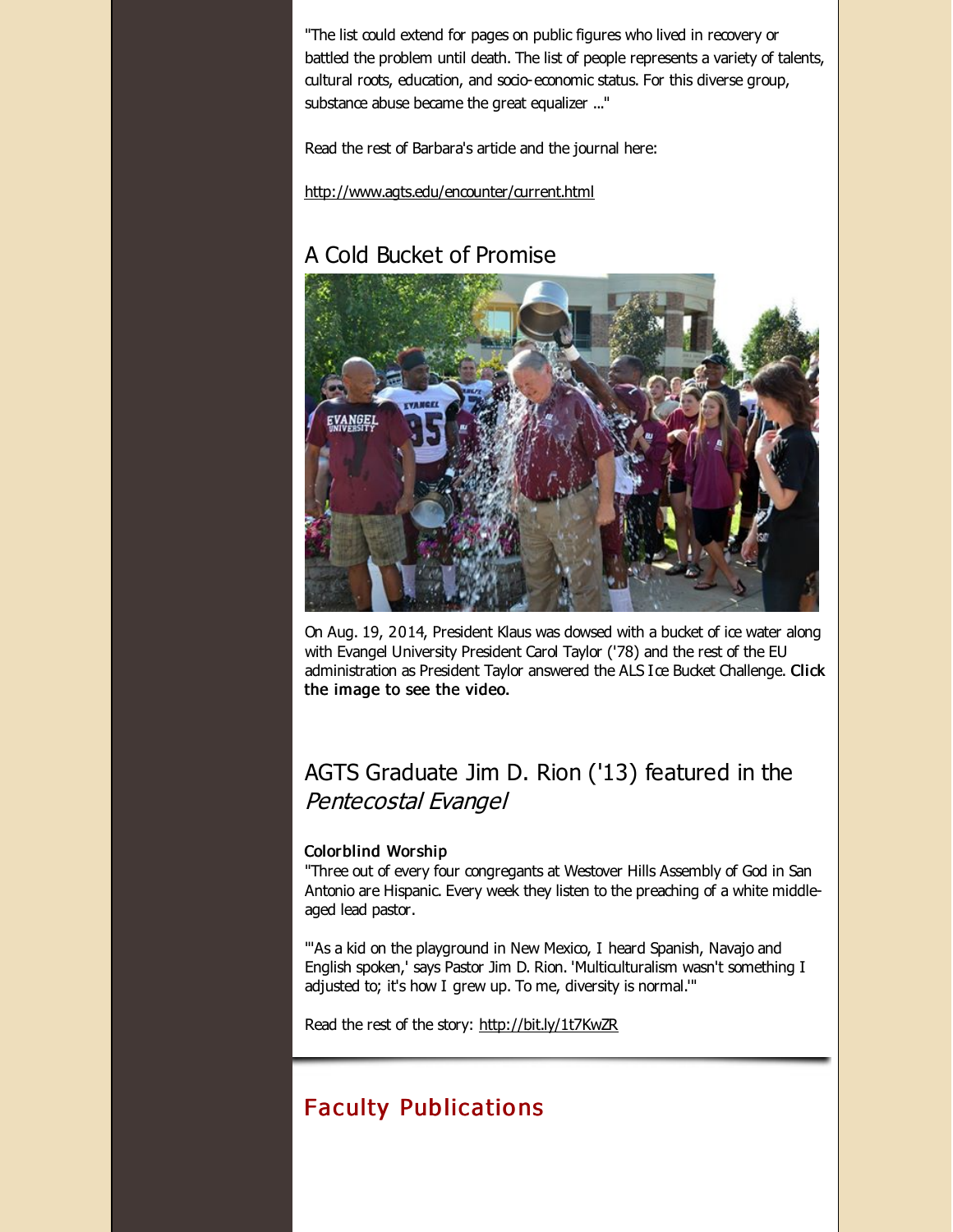

The Finnish edition of Drs. [Deborah](http://r20.rs6.net/tn.jsp?f=0015J-gOG6orRa_OYqMSe0NYMsg5PK-e_j0hiGw3cv1bnooZTwF1_D2RtzFWY4_YBScoBT976Cvxozp4UwjKDIxfu7LDI9TAfXD0DltdFiMEm_acLOxuBAlh_3BYKmjwLkFtN_gIInryeTYDQ8TGc21GHk0D2EeQNrg21KZ6v5iHgM2jsy-e1gAXxqZ2L4ObIl5&c=&ch=) Gill ('79, '78) and Barbara Cavaness Parks' ('75) book, God's Women Then and Now (Aikamedia Press), sold out in its first four months of publication.

The Spanish version of Dr. James [Hernando](http://r20.rs6.net/tn.jsp?f=0015J-gOG6orRa_OYqMSe0NYMsg5PK-e_j0hiGw3cv1bnooZTwF1_D2RvfxBokAkhZwiY8ClXZwmeA-LpvtsrywovhCBSdtaUjCL99tLrpYUdQPtpIPCpSCPxovhZRLNBk_b48glxTx2OCTq6XEY5uBloSl8QerbgAMKFQvSx5EvY6HzceeoHm29US_XcqcsfGmCYZEJrQkYwc=&c=&ch=)'s book, They Came to Jesus, was published in August by Servicio Literatura Christiana. The Spanish title is Vinieron a Jesus.





Drs. James [Hernando](http://r20.rs6.net/tn.jsp?f=0015J-gOG6orRa_OYqMSe0NYMsg5PK-e_j0hiGw3cv1bnooZTwF1_D2RvfxBokAkhZwiY8ClXZwmeA-LpvtsrywovhCBSdtaUjCL99tLrpYUdQPtpIPCpSCPxovhZRLNBk_b48glxTx2OCTq6XEY5uBloSl8QerbgAMKFQvSx5EvY6HzceeoHm29US_XcqcsfGmCYZEJrQkYwc=&c=&ch=) and [Doug](http://r20.rs6.net/tn.jsp?f=0015J-gOG6orRa_OYqMSe0NYMsg5PK-e_j0hiGw3cv1bnooZTwF1_D2Rq268SXRODdkr0faBMH_wLNS5kwTE_wY1vNUhX_LuBHKJyS-C4hW57Wu4ueZGdi6YVrKK9Vgbkw1iOFTWrxqSah6InJLFLVp3ZjbHz_xJckQLnwBNrMUqMI1ccoC7BOCW-FSnVeRC3Ei&c=&ch=) A. Oss are two of 26 contributors for the newly released anthology, Strangers to Fire: When Tradition Trumps Scripture (Woodstock, Ga.: The Foundation for Pentecostal Scholarship, 2014) Dr. Hernando wrote the chapter entitled "Continuationism," while Dr. Oss wrote "On the Cessation of Miraculous Gifts."

# **Faculty News**

#### [Deborah](http://r20.rs6.net/tn.jsp?f=0015J-gOG6orRa_OYqMSe0NYMsg5PK-e_j0hiGw3cv1bnooZTwF1_D2RtzFWY4_YBScoBT976Cvxozp4UwjKDIxfu7LDI9TAfXD0DltdFiMEm_acLOxuBAlh_3BYKmjwLkFtN_gIInryeTYDQ8TGc21GHk0D2EeQNrg21KZ6v5iHgM2jsy-e1gAXxqZ2L4ObIl5&c=&ch=) Gill ('78,79)

 $\bullet$  2014-2015: Is on sabbatical leave this year conducting library and experiential research on the topic, Spiritual Adventuring: Going Deeper in the Presence and Power of God. This month she has a private desk and flat at Tyndale House, Cambridge in the UK, where she begins research

on the foundational chapter of her work, "A Biblical theology of spirituality." Email [GehrisD@Evangel.edu](mailto:GehrisD@Evangel.edu) if you would like to read her blog.

#### Mark [Hausfeld](http://r20.rs6.net/tn.jsp?f=0015J-gOG6orRa_OYqMSe0NYMsg5PK-e_j0hiGw3cv1bnooZTwF1_D2RhNi0NcX6yg6MlOf-MDk60h2w_r1Mm1G2L6q3eznYyFsZyNTIeAOwzrpy1_7n-qF1E52hhWkCOButF59yhia9zw6jsY9gN54WZSU0EczBRIsVBots7LOhVksYmAClGjFDpWXJUXhOQLZzSAa3X1HEF8=&c=&ch=) ('94)

- October 3-4: Speaking for Mission's Convention at Bethlehem Church in Richmond Hill, N.Y.
- October 14: Teaching on Spiritual Warfare for AGWM Missionary Candidates
- October 18-19: Speaking for Mission's Convention at Glad Tidings AG Omaha, Nebraska
- October 26-27: Speaking for Mission's Convention at Crossroads Church Freeport, Ill.

#### James [Hernando](http://r20.rs6.net/tn.jsp?f=0015J-gOG6orRa_OYqMSe0NYMsg5PK-e_j0hiGw3cv1bnooZTwF1_D2RvfxBokAkhZwiY8ClXZwmeA-LpvtsrywovhCBSdtaUjCL99tLrpYUdQPtpIPCpSCPxovhZRLNBk_b48glxTx2OCTq6XEY5uBloSl8QerbgAMKFQvSx5EvY6HzceeoHm29US_XcqcsfGmCYZEJrQkYwc=&c=&ch=) ('78)

 $\bullet$  *October 19-25:* Traveling to Nicaragua with a team from Kings Chapel Assemblies of God and Crawfordsville, Ind. One part of the team is doing benevolence work through Engage Ministries (Ken and Kendra Dout), and Dr. Hernando will be working with missionary Tony Morales, teaching a



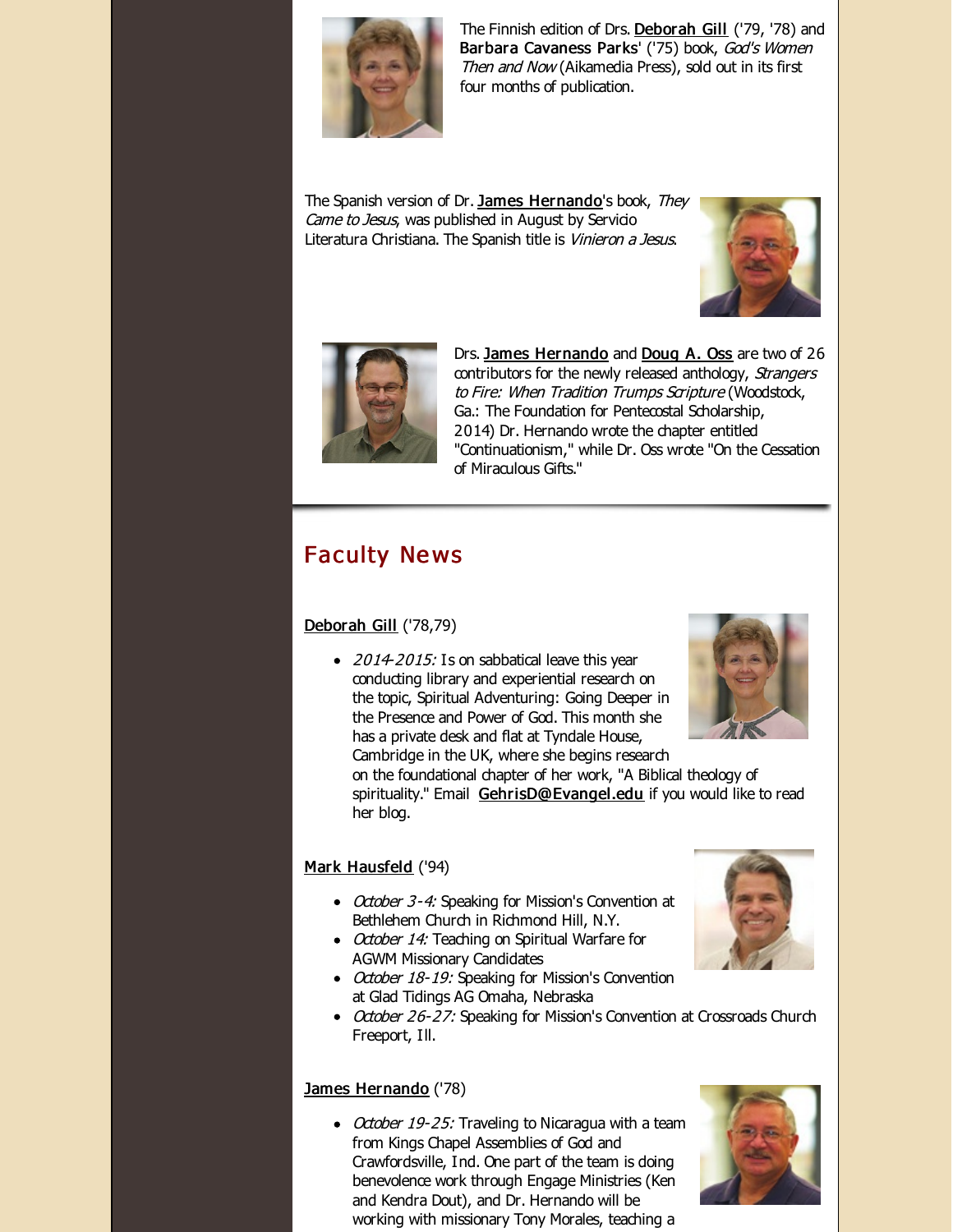seminar for pastors on basic principles of biblical interpretation in two locations: Matagalpa and Managua.

#### Paul [Lewis](http://r20.rs6.net/tn.jsp?f=0015J-gOG6orRa_OYqMSe0NYMsg5PK-e_j0hiGw3cv1bnooZTwF1_D2RvYUbTpwUapb5Jw0ZaVls9gSOalPBqzXLPCHX8SrYBR8QXcQhPCJk-VPuEGJ5VO6b9RnLZJcq6YgmiogR7EVFKPTd3Hk0P-h0MjbCOTMhr2fN6wzpM7_mRO69AGEPUMy-pOYFaD0xxFW&c=&ch=) ('98)

• October 9-11: Attending the Christian Business Faculty Association Conference in Nashville, Tenn.

#### [Charles](http://r20.rs6.net/tn.jsp?f=0015J-gOG6orRa_OYqMSe0NYMsg5PK-e_j0hiGw3cv1bnooZTwF1_D2RoG50Nvx0pDW7v-sOk4VBfsT-FX3zPjR-FKIE63EbiTjLiMfkhJT4nsWjLbPLur7tbX0IV4AIiSZjq2reMmD3f7Ac1AJlP4bNTJbTDiN0XBfkfcjKVsyxTfczfVSQaqE_uBB7rsJhUf1&c=&ch=) Self

• October 9: Preaching at New Hope International Assemblies of God in Sunnyvale, Calif.

## Alumni Ne ws



Irving Whitt ('83) passed away in May 2014. An ordained minister with the Pentecostal Assemblies of Canada, Irving served as a missionary, educator and pastor.

Read more about [Irving](http://r20.rs6.net/tn.jsp?f=0015J-gOG6orRa_OYqMSe0NYMsg5PK-e_j0hiGw3cv1bnooZTwF1_D2Rh3ddN3B9NlXt-LWrc_ZyrnDPVntKOQvk3lgyuhXQls0jzgGqpx4AN8q4_WZtUvDpFSwjk8vfB25z0qIZqa8z-tPjJoGHgCGLjCgfhrrBwlVmy8VDY_SN770IwN_NFQsVVkSn4fzSTHufcAnrAbhN_bl4njK7m8UyBKjWlLyB3HqtC5PzM0wnww=&c=&ch=) Whitt.

Paul Hughes ('86) wrote God's Laws: Sin, Law, Grace, and Obligation. In his book, Hughes sorts through all of Paul's statements relative to sin, law, conduct, behavior, liberty and grace; categorizes them by subject and intent; and synthesizes them into a coherent and unified theology. The result is a personal realization that is practical and transformative. God's Laws is available online in [Kindle](http://r20.rs6.net/tn.jsp?f=0015J-gOG6orRa_OYqMSe0NYMsg5PK-e_j0hiGw3cv1bnooZTwF1_D2RtKdle5AOyQUiJKNkOG06B4LZZDs7rVF8XDLsjy_3SqKPyze2gtkWJgwSxzyFBrCab09axVdN1mdYgxarod7F956bjiZgj_Z4bOwlfBShF38db2aAoK2YE_2d2800JASDZzCxT4XVJ-qe9MOWEpuW69HWOQgaGvBiCT7wlBiCySpumnLQUDGMwnE95fDQByF7w==&c=&ch=) and [paperback](http://r20.rs6.net/tn.jsp?f=0015J-gOG6orRa_OYqMSe0NYMsg5PK-e_j0hiGw3cv1bnooZTwF1_D2RtKdle5AOyQU8u49lYd3aeWUqUJYSZE-R3oJ-sg4pu4kH2xguuqWh2c0FNeiBH-H63I7NM7O2QzyWwmgbFT06b3fXqtD4GOsXFSc3_weutkLmkC5dAxBcdSbSC293B_NS5Uu4rte4Im0AeuLglnDh1DFIiJFVpYz-d_PqIK42grU4Eg7CAgzzVMmkcAmuiwfMQ==&c=&ch=) editions.



John Wirtz ('89) serves as an assistant professor in the college of media at University of Illinois at Urbana.



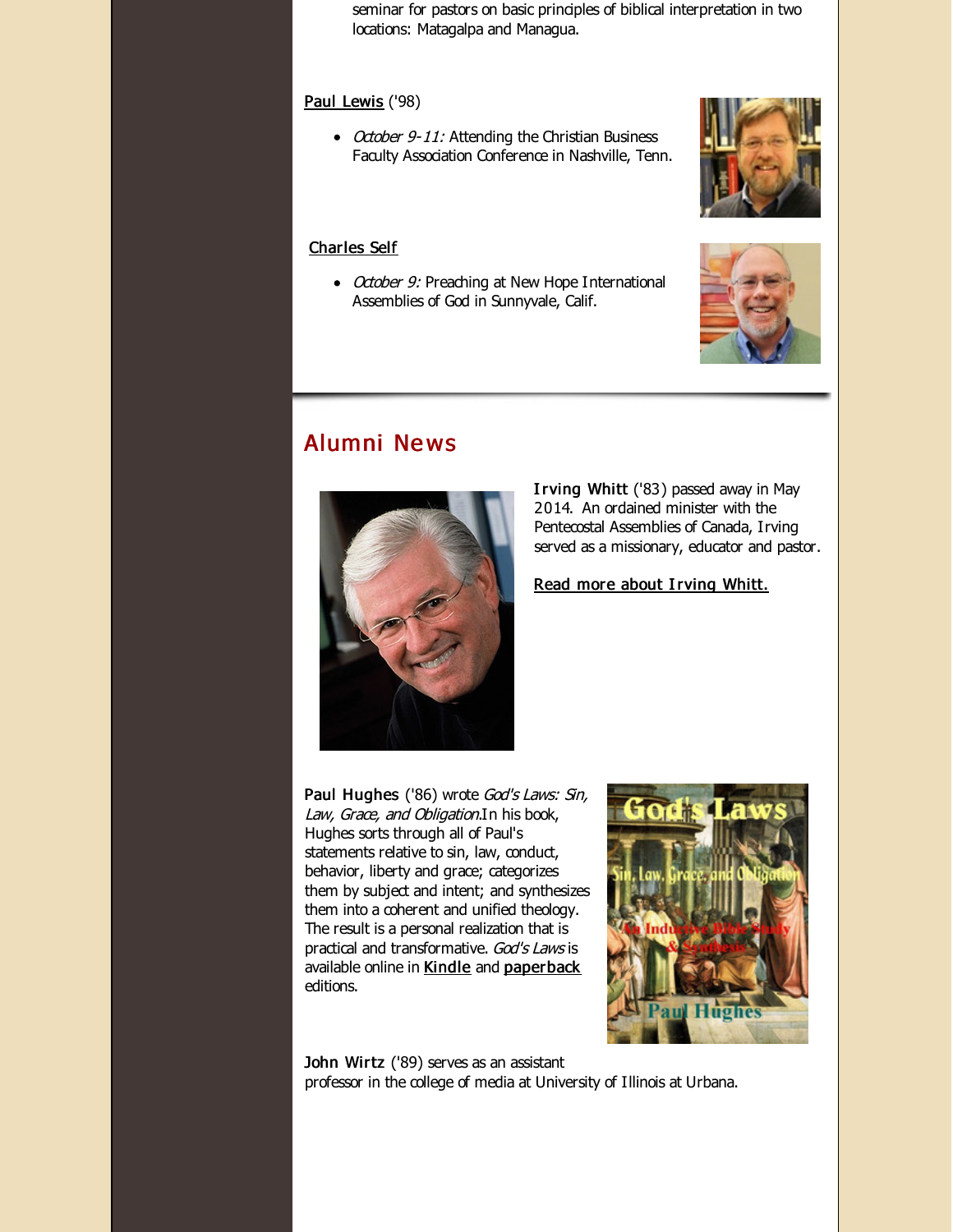

Army Chaplain Lou DelTufo ('94/'95) participated in the Wounded Warrior Amputee Softball Team event at Fort Riley, Kan. He served as the coach of the 1ID and Fort Riley All-Stars. "It was truly a remarkable day to be on the field with these young men and women who bounced back from losing a limb during their Military Service," DelTufo shares. "They are strong, resilient, incredible athletes who overcome challenges daily, and serve to inspire us all."



Dwight Miranda ('02) and his wife, Lizania, recently traveled to Nepal and India.

Hedy Hung ('03) obtained a Doctor of Philosophy in Divinity degree (Hebrew Bible) from the University of Aberdeen in July 2014.

Evans Jeka ('11) has been senior pastor for Likuni Gracious Center, an Assemblies of God church in Lilongwe, the capital city of Malawi since December 2011. He was elected to be section presbyter for the Likuni Section in September 2012. He has also been tent making with the Evangelical Association of Malawi (EAM). As a national advocacy coordinator he writes advocacy programs and trains community leaders and faith leaders in how they can press policy makers to implement laws that can improve people's living standards.



## **Upcoming Events**

Day of Renewal September 23, Seymour Chapel at AGTS [Watch](http://r20.rs6.net/tn.jsp?f=0015J-gOG6orRa_OYqMSe0NYMsg5PK-e_j0hiGw3cv1bnooZTwF1_D2Rn0zt789PVOt2bDjQksxu3AMm86H1f1Agho4KSN1WDZ7t6Lhj04YCa6n-gaQZI3ovlS3RGw4QaR0oOrF5jhcCy_bvb5UoBECiu7t4qir1CQU48XVjJp7_1d2WGglAYL5ElGNmttBvqP7893m9Yum8yte9YEFXG73HuBO1iFLDn_B&c=&ch=) it live!